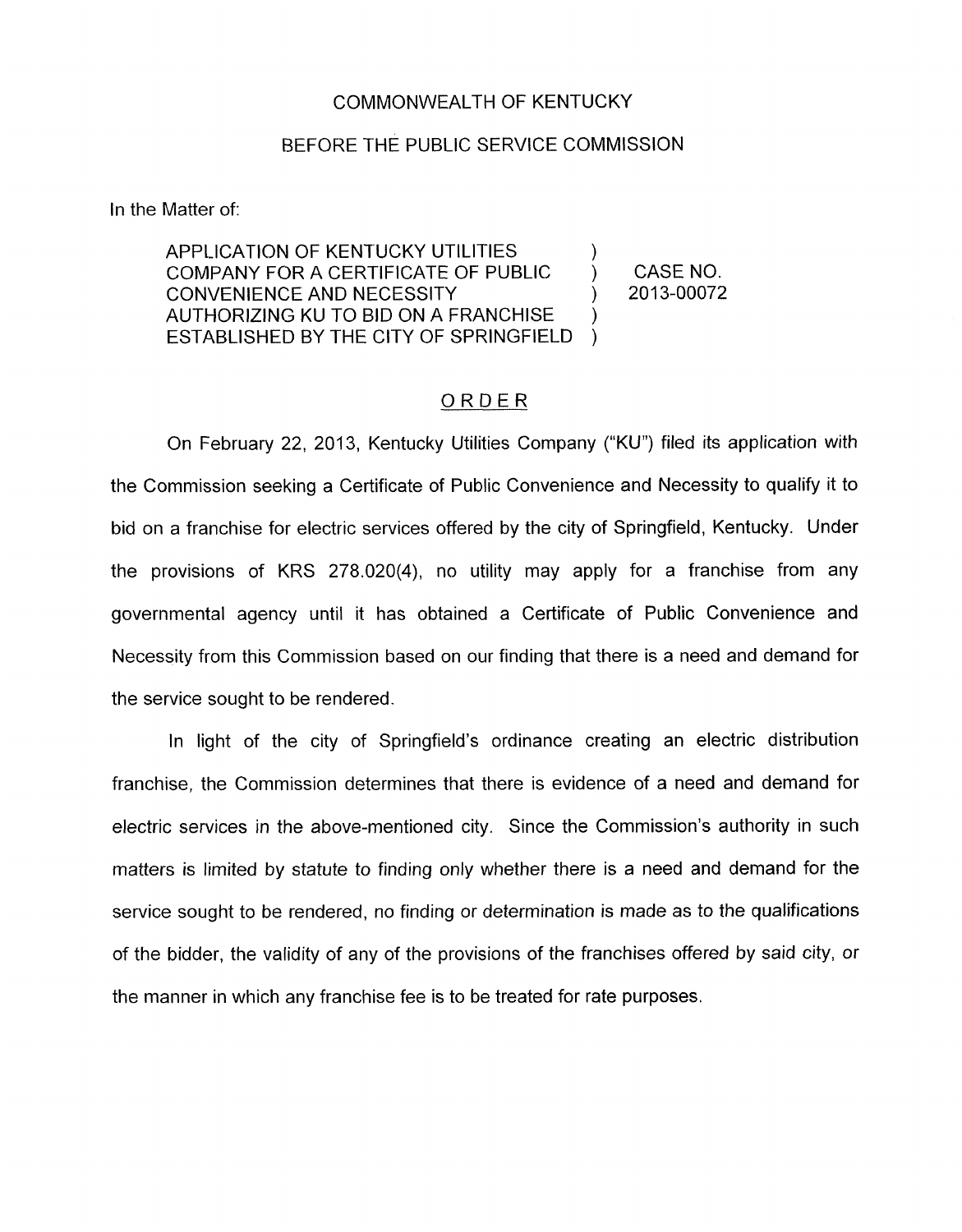IT IS THEREFORE ORDERED that:

1. KU is granted a Certificate of Public Convenience and Necessity that authorizes it to bid on a franchise for electric service offered by the city of Springfield, Kentucky.

2. If KU is not the successful bidder, KU shall, within ten days of the award of the franchise at issue, file with the Commission a written notice stating that KU was not the successful bidder.

**3.** If KU is the successful bidder, KU shall, within ten days of the award of the franchise at issue, file with the Commission a copy of the executed franchise agreement.

**4.** Any documents filed pursuant to ordering paragraphs 2 or 3 of this Order shall reference the number of this case and shall be electronically submitted via the Commission's electronic Tariff Filing System.

*5.* This Order shall not be construed as granting a Certificate of Public Convenience and Necessity to construct utility facilities in said city

By the Commission



ATTEST:

Animal Unioned for

**Executive Director** 

Case No. 2013-00072